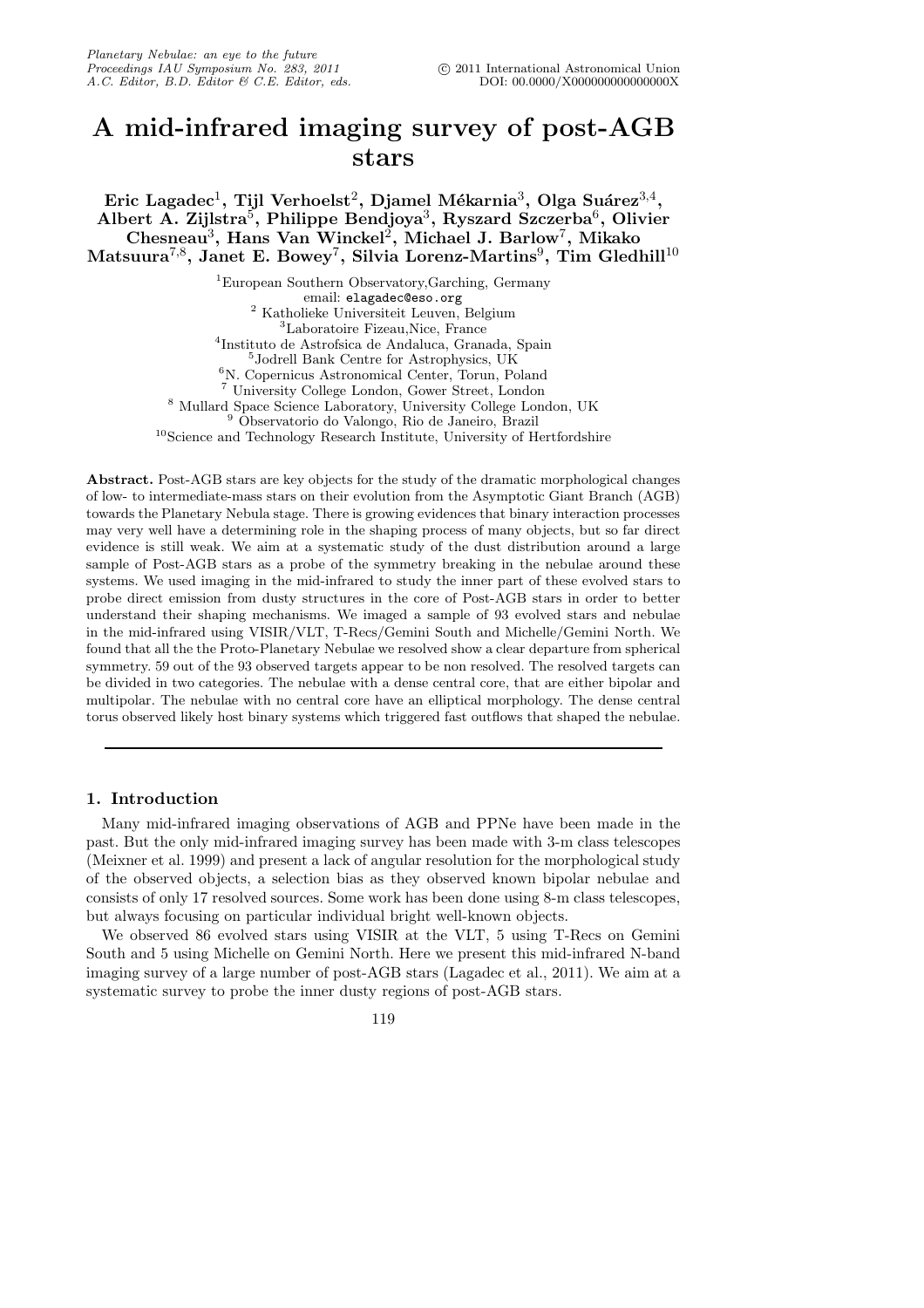120 Eric Lagadec et al.

### 2. Target selection and observed morphologies

Most of the stars observed were selected from the Torun post-AGB stars catalogue (Szczerba et al. 2007). We selected all the post-AGB stars observable in July from the VLT with an IRAS 12  $\mu$ m flux larger than 10 Jy). In addition to that, we observed the brightest Water Fountains, and AGB stars observable during this period and some objects selected from the previous mid-infrared catalogue by Meixner et al. (1999) and the millimetre observations compiled by Bujarrabal et al. (2001). . We also selected star with double chemistry, the unidentified 21-micron features or hints of the presence of an equatorial dusty disc/torus.

We observed 93 targets: 52 PPNe, 10 Water Fountains, 11 AGB stars, 8 RV Tauri stars, 4 PNe, 4 Massive Evolved Stars, 2 R CrB stars, 1 Be and 1 HII regions.

We observed 93 objects, and according to our measurements, 59 are point sources. Among the extended targets, we resolved a wealth of different structures, such as resolved central cores, dark central lanes, detached shells, S-shaped outflows. If we consider only the PPNe from our sample, we end up with a sample of 52 detected objects. 29 of this objects are not resolved and 6 are marginally resolved. Among the 17 clearly resolved objects, we find 3 ellipticals, 10 bipolars and 4 multipolars. Half of the 10 Water Fountains we observed are resolved. None of the resolved ones are spherical. We observed 4 bipolar Water Fountains, most of them with a dark equatorial lane, and one multipolar.

## 3. Discussion

## 3.1. Two kinds of objects: resolved cores and detached shells

For the largest objects that are clearly resolved, we can notice that the PPNe observed can be divided into two categories(Fig.1): on one side the objects with a dense central core, in the form of a bright central source, resolved or not , or a dark lane, resolved or not, with most of the emission coming from the poles indicating the presence of



Figure 1. The objects we resolved can be divided in two categories. The targets with a detached shell are elliptical and have a double peak SED. The targets with a central core are bipolar and have a near-infrared excess due to the presence of hot dust close to the star.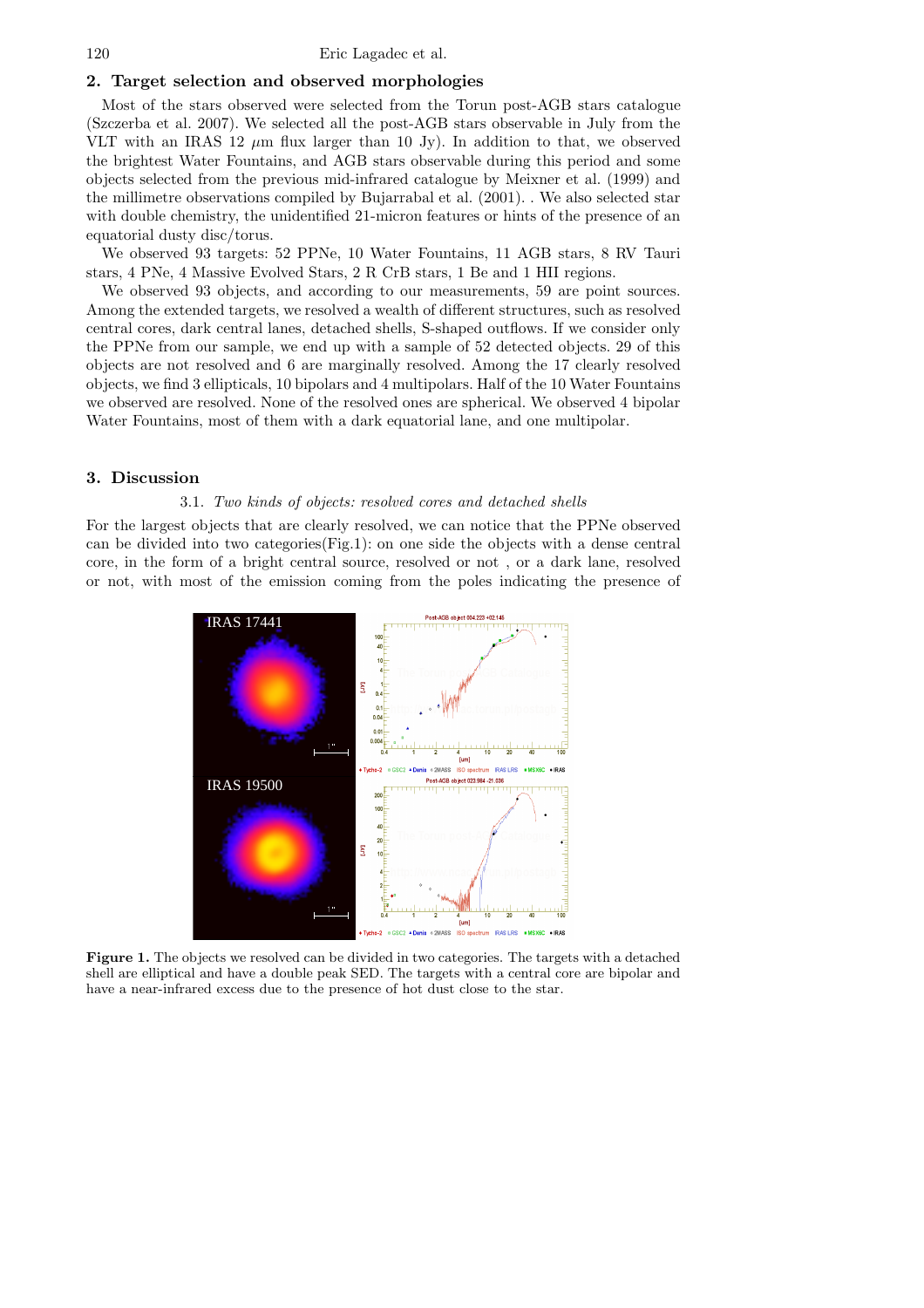a large amount of dust, making the central regions optically thick even in the midinfrared. On the other side, some objects do not have such a central core, and we can observe either a detached shell or the central star. The objects without a central core all have an elliptical morphology, while the objects with a central core are either bipolar or multipolar. This can be seen in their Spectral Energy Distribution (SED), as the objects with a dense central core or an equatorial dark lane have a rather flat SED in the near-infrared wavelength range, due to the presence of hot dust close to the central star. The SED of the objects with detached shells are characterized by the presence of a clear double-peaked distribution , with a first peak shorter than 1 micron due to the central star, and a second peak due to the cool dust in the shell. The flux is much lower in the near-IR due to the absence of dust close to the central star.

The correlation between the presence of an infrared excess due to hot dust in the core and the bipolar morphology is an indication that the dense cores play a role in the shaping of the nebulae.

#### 3.2. No spherical PPNe

We resolved 25 PPNe in our survey. All these nebula show a clear departure from circular symmetry. Some circular shells are resolved in our survey, but only around massive evolved stars. A dramatic change in the the distribution of the circumstellar material is often observed when a star evolves from the AGB phase to the PN phase (Balick & Frank, 2002). Most AGB stars have a large scale cicularly symmetric morphology (Mauron & Huggin, 2006), while PNe display a variety of morphologies from elliptical to bipolar or multipolar. Parker et al. (2006), from a large optical imaging survey of PNe, found that ∼20% of the PNe are spherical. The shaping of the PNe is thought to occur at the very end of the AGB phase or the beginning of the PPN phase. It is thus surprising that in our sample of 25 resolved PPNe we do not find any circular ones.

The fact that we do not observe any circular PPNe could be a sample selection effect. We selected our targets as bright IRAS  $12\mu$ m sources. To be a bright emitter at these wavelengths, an object needs to have some dust hot enough (∼300K), and thus not far from the central star. This is the case for the stars with a central core, which are aspherical, as mentioned before. The spherical PPNe are fainter than the non spherical ones in the mid-infrared, due to the lack of central torus/disc emitting in this wavelength range. At the end of the AGB phase, the envelope of the AGB progenitors of circular PPNe are ejected and rapidly cool down while expanding. There are thus very few spherical PPNe that are bright in the mid-infrared. Furthermore those bright PPNe are compact and thus difficult to spatially resolve. The best way to detect such spherical envelopes is thus at longer wavelengths.

#### 3.3. Formation of S-shaped structures

For IRAS 17441 a tilt is observed between the orientation of the central dusty torus we resolved and the tips of the observed S-shaped structure. Such a tilt was observed by Volk et al. (2007), and measured to be almost 90 degrees. They suggested that a precession of the dusty torus could explain the observed S-shaped structure of the nebula. They estimated the dynamical age of the envelope, assuming a distance of 1kpc and an expansion velocity of 100km/s, to be ∼100 yr. According to this, the torus should thus precess with a rate of  $\sim 1^o/\text{yr}$ . As our observations were made 4 years after the observations presented by Volk et al. (2007), we should see a tilt of the torus of  $4^{\circ}$ between the two observations. The images provided by these authors show that the orientation of the torus they observed is exactly the same as the one we observed. The torus in the core of IRAS 17441 is thus not precessing at such a high rate.